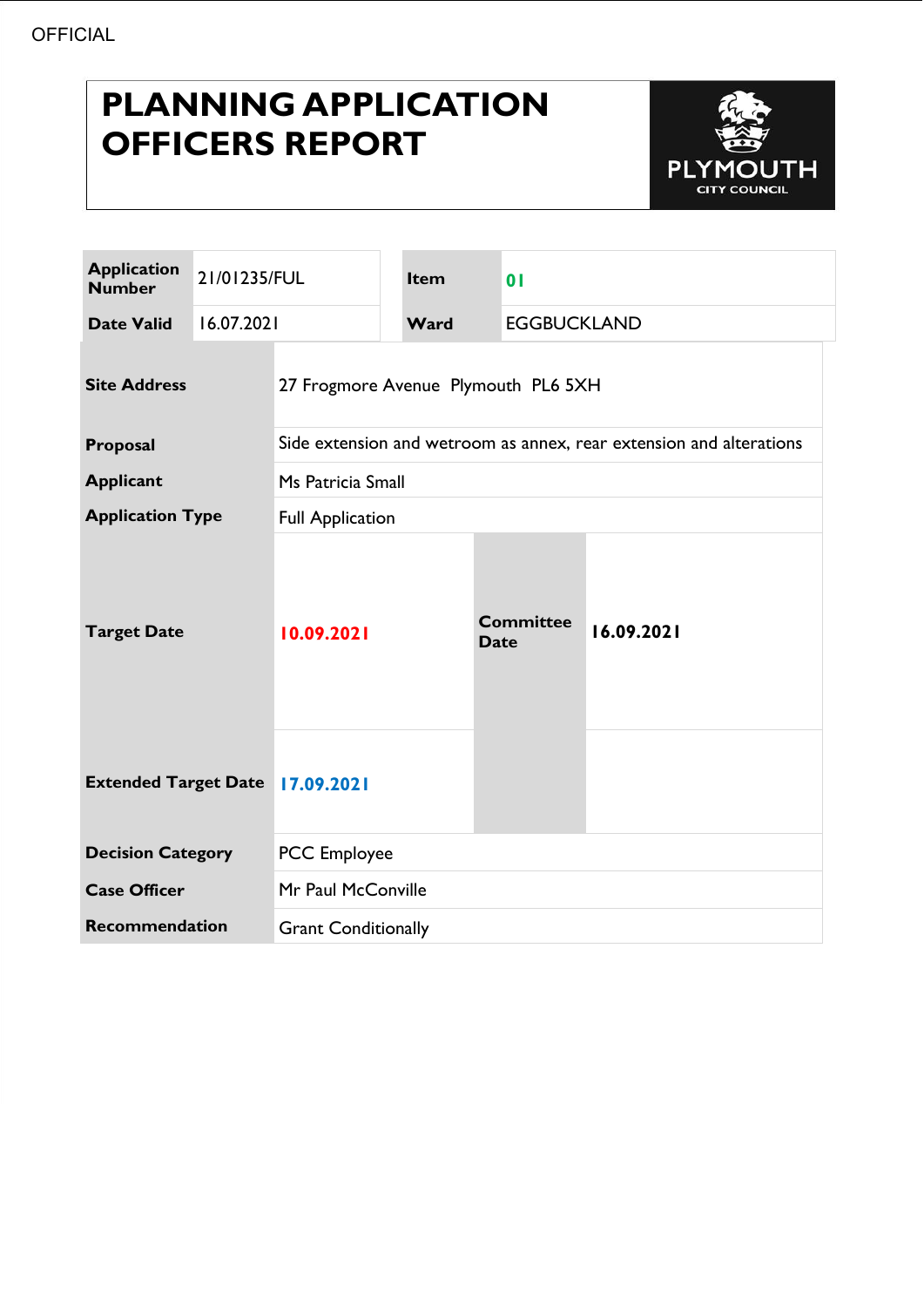

This application has been referred to Planning Committee as the applicant is an employee of Plymouth City Council.

## **1. Description of Site**

27 Frogmore Avenue is a two storey end terrace dwelling in the Eggbuckland ward of Plymouth. The side garden immediately west of the property is on the corner where Frogmore Avenue meets Dale Avenue.

# **2. Proposal Description**

Side extension and wet room as annex, rear extension (conservatory) and alterations.

The side extension (bedroom) is set back 2.75m from the principal elevation and measures 5m wide by 3.75m deep. The bedroom will have a hipped roof which will join the existing single storey side extension (kitchen).

The rear extension will join the neighbouring outbuilding of 25 Frogmore Avenue at the boundary. This part of the extension along the boundary is 4m deep and 2.45m wide.

The conservatory aspect of the rear extension measures 3.4m deep and 5.5m wide. This conservatory also joins the new walkway and wet room which measures 3.45m deep and 2.5m wide.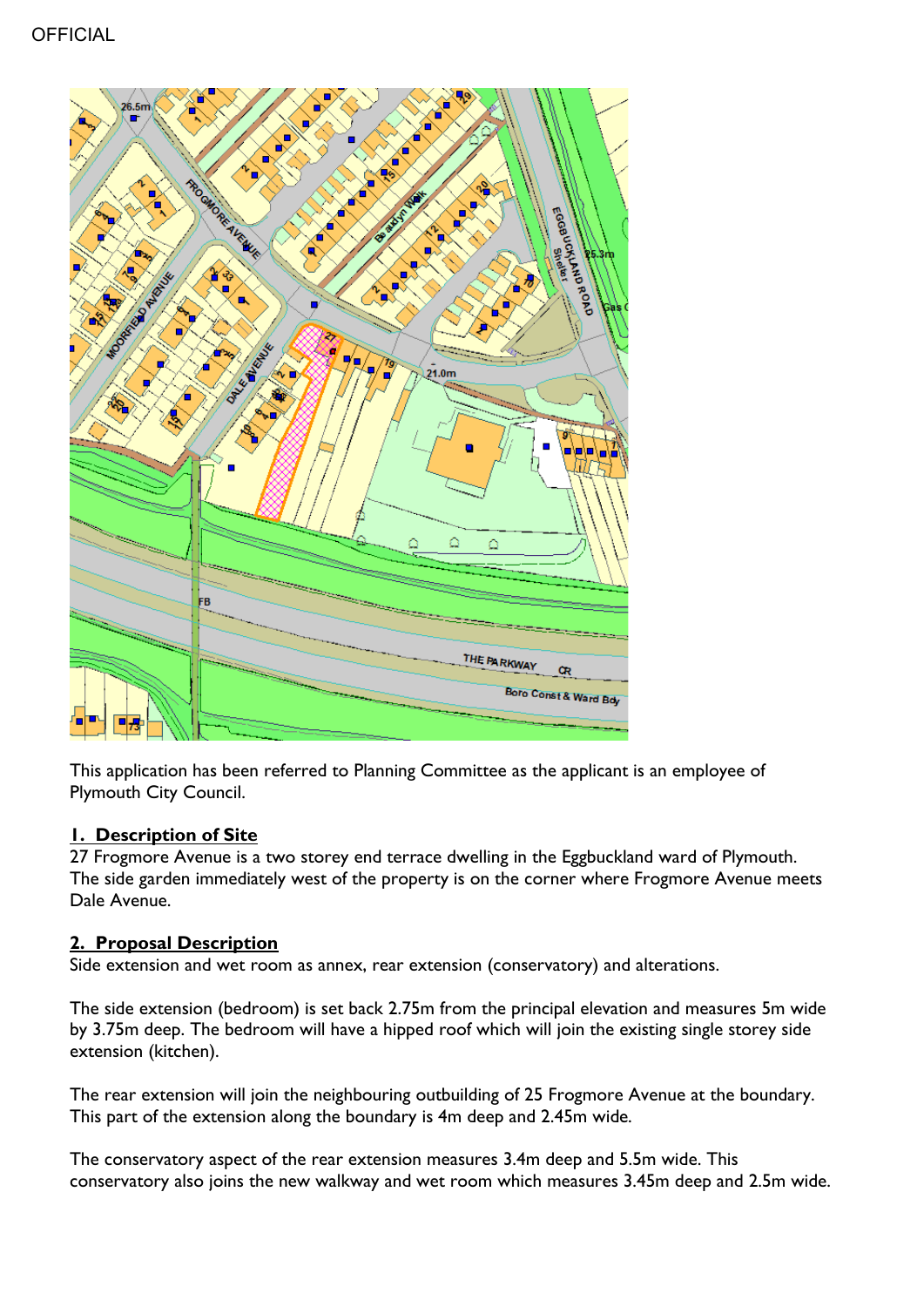The rear extension and adjoining walkway/wet room have a flat roof which measures 2.9m in height.

## **3. Pre-application Enquiry**

No pre-application enquiry associated with this application.

#### **4. Relevant Planning History**

87/02690/FUL- Two storey extension to dwelling house. Granted conditionally but development never carried out.

#### **5. Consultation Responses**

Highway Authority- No objections.

Highways England- No objections.

#### **6. Representations**

None received.

#### **7. Relevant Policy Framework**

Section 70 of the 1990 Town and Country Planning Act requires that regard be had to the development plan, any local finance and any other material considerations. Section 38(6) of the 2004 Planning and Compensation Act requires that applications are to be determined in accordance with the development plan unless material considerations indicate otherwise. For the purposes of decision making, as on March 26th 2019, the Plymouth & South West Devon Joint Local Plan 2014 - 2034 is now part of the development plan for Plymouth City Council, South Hams District Council and West Devon Borough Council (other than parts South Hams and West Devon within Dartmoor National Park.

Other material considerations include the policies of the National Planning Policy Framework (NPPF), Planning Practice Guidance (PPG) and National Design Guidance. Additionally, the following planning documents are also material considerations in the determination of the application: \*The Plymouth and South West Devon Supplementary Planning Document (SPD) (2020).

## **8. Key Issues/Material Considerations**

1. This application has been considered in the context of the development plan, the Framework and other material policy documents as set out in Section 7. The application turns upon policies DEV1 (Protecting health and amenity), DEV10 (Delivering high quality housing), DEV20 (Place shaping and the quality of the built environment) and DEV29 (Specific provisions relating to transport) of the Plymouth and South West Devon Joint Local Plan 2014-2034 (2019) and the National Planning Policy Framework.

#### Site context

- 2. There is currently a single storey rear extension which joins a similar extensions associated with 25 Frogmore Avenue along the boundary. The rear extension measures 4m deep by 1.75m wide.
- 3. The property also has a single storey side extension with a mono pitched roof.

#### **Principle of Development**

4. Joint Local Plan policies indicate that the proposal is acceptable in principle.

#### Negotiations Undertaken

5. Officers requested amendments to the proposal to enhance the design of the development.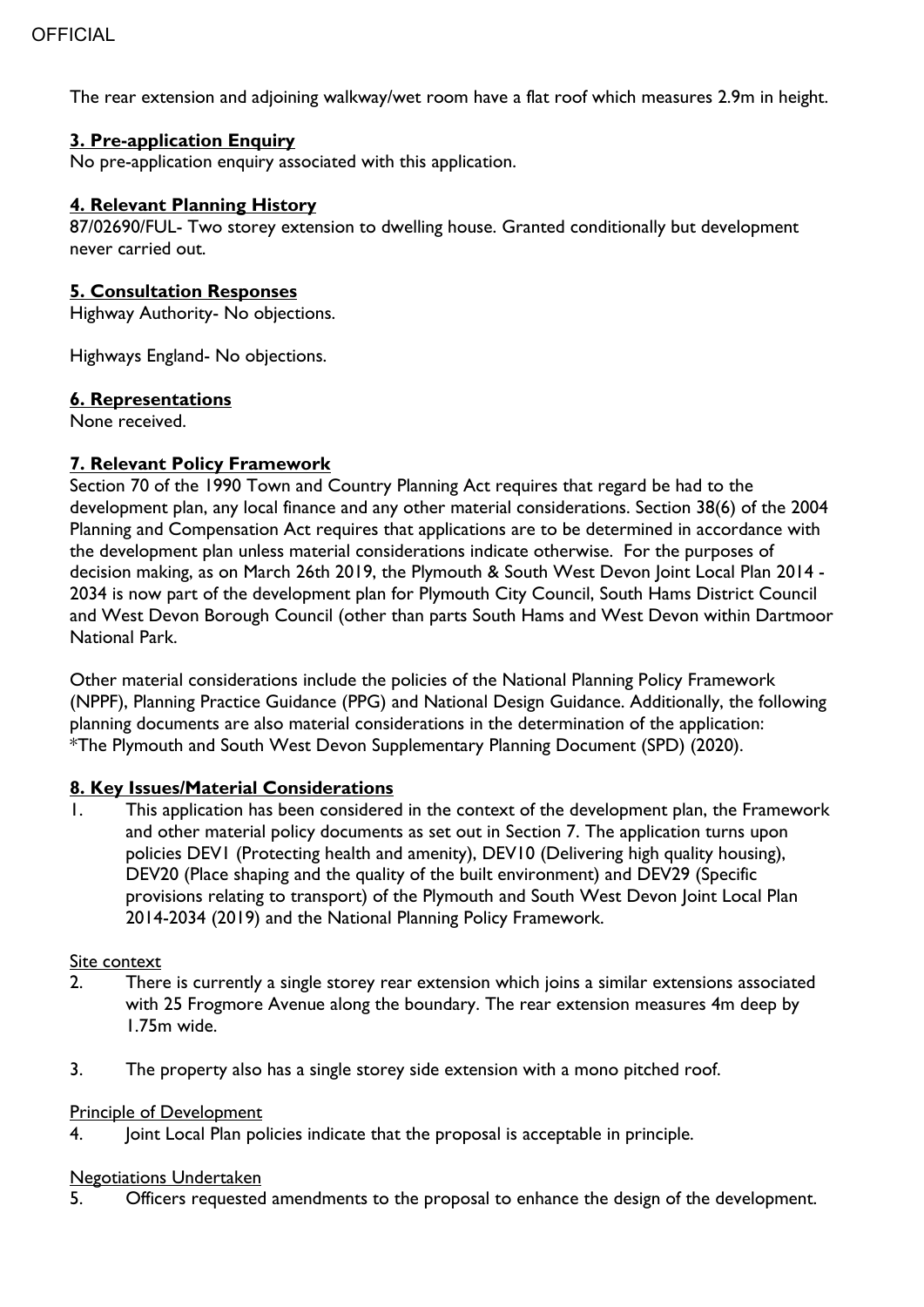- 6. The original plans proposed vertical cedar boarding on the external walls. Officers considered this material to be out of keeping with the existing dwelling and this has subsequently been changed to render painted white to match the existing dwelling.
- 7. New windows were added to the front elevation of the new bedroom to break up the blank façade and add natural surveillance.
- 8. The revised plans are considered acceptable and the assessment has been based on the revised plans.

#### Functionality as an annex

- 9. When considering if the extension is capable of being occupied independently, the LPA will consider how the facilities of the main dwelling are shared. As per paragraph 4.130 of the JLP SPD, the Local Planning Authority expect an annex to:
- 10. Be an extension to the existing dwelling, or an outbuilding sited within its garden.
- 11. Be functionally related to the main dwelling, for example where the occupant is a dependent relative of the main dwelling's resident(s)
- 12. Be used only in conjunction with the main dwelling; Be in the same ownership as the main dwelling.
- 13. Be accessed via the main dwelling or its garden and not by means of an independent access.
- 14. Be reliant on facilities and floor space provided by the main dwelling such that it cannot be occupied completely independently.
- 15. Share a garden or other outdoor amenity space with the main dwelling, with no boundary demarcation or sub division of the land between the main dwelling and the annexe.
- 16. Be designed in such a way as to easily allow the annexe to be used as an integral part of the main dwelling at a later date.
- 17. The annex is required by the applicant to provide care for her elderly father. Officers are satisfied that the annex meets each of the above criteria and will be used only in conjunction with the main dwelling and will be reliant on the facilities and floor space provided by the main dwelling.

#### Visual Impact

- 18. Officers have considered the visual impact of the development against the guidance in the JLP SPD and consider it acceptable.
- 19. Paragraph 13.37 of the JLP SPD states;
- 20. "In order to ensure that a side extension does not over-dominate the existing house or street-scene, it should generally be subordinate (smaller) in scale to the original dwelling and set back from the front of the property, especially in a street characterised by regularly spaced properties of similar design and scale."
- 21. The side extension is well set back from the main principal elevation fronting onto Frogmore Avenue and joins the roof of the existing single storey side extension. The development is considered to be subordinate and will not distract from the existing building line or character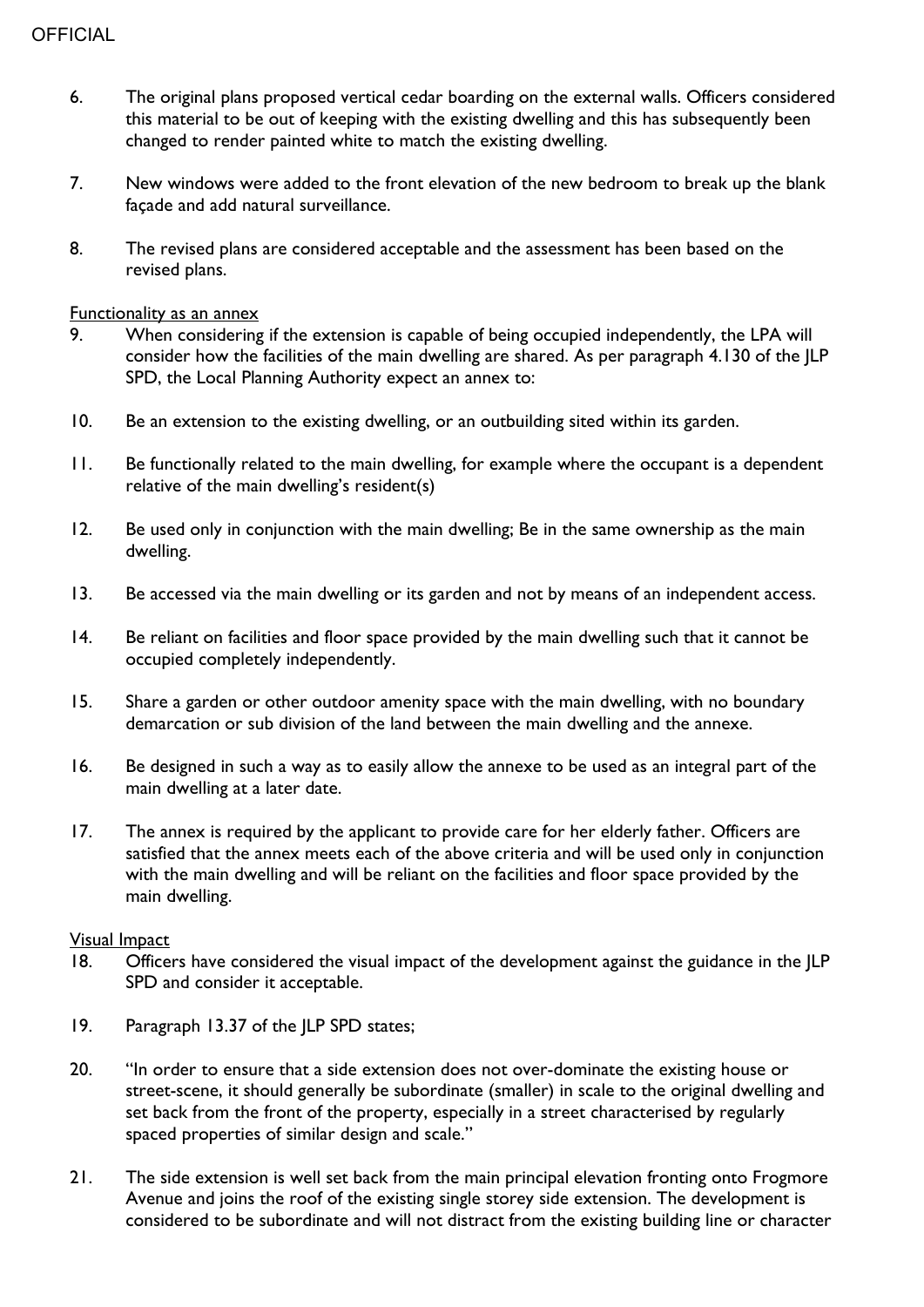of the area. Notwithstanding this, officers consider that the existing vegetation will screen the proposed development and as such, a condition has been added to retain and protect this vegetation.

- 22. The rear extension is considered to be in keeping with the main dwelling and the character of the area. Officers consider the flat roof of the rear extension to be acceptable as it is not in a prominent position.
- 23. The flat roof on the walkway/ wet room is considered acceptable as it is set back from the new bedroom and is therefore not visible from Frogmore Avenue. Although this flat roof is visible from Dale Avenue, officers do not consider this to have an adverse impact on the street scene.
- 24. The proposed materials match those of the existing dwelling; therefore officers consider the development to be in keeping with the existing dwelling and surrounding area and in accordance with policy DEV20 of the Joint Local Plan.

#### **Amenity**

- 25. Officers have considered the impact of the proposal on neighbouring amenity against the guidance in the JLP SPD with specific reference to loss of light, privacy and outlook and consider the proposals acceptable and in accordance with policy DEV1.
- 26. The proposed rear extension does not extend beyond the existing outbuilding associated with of No. 25 Frogmore Avenue. As such, the development will not result in a loss of available light to the neighbouring habitable windows.
- 27. The windows introduced on the front and side of the new bedroom offer natural surveillance onto both Frogmore Avenue and Dale Avenue.

## Transport and parking provision

- 28. Following this development, the property will benefit from a total of three bedrooms. In line with the JLP SPD, a three bedroom property generates a car parking demand of two car parking spaces. This equates to no increase in car parking demand from the existing two bedroom property.
- 29. On the basis that the development does not increase parking demand for the property, the Local Highway Authority has no objections to the proposal. Officers consider the development to be in accordance with policy DEV29 of the Joint Local Plan and therefore acceptable.

#### Other Considerations

- 30. The development is not considered to have a demonstrable impact on surface water and flood risk. Surface water is to be drained via the soakaways detailed on approved plan P02/02.
- 31. Officers are satisfied that an appropriate drainage solution is in place, commensurate to the scale and nature of the development so that it will not conflict with policy DEV35 of the JLP.

## **9. Human Rights**

Human Rights Act - The development has been assessed against the provisions of the Human Rights Act, and in particular Article 1 of the First Protocol and Article 8 of the Act itself. This Act gives further effect to the rights included in the European Convention on Human Rights. In arriving at this recommendation, due regard has been given to the applicant's reasonable development rights and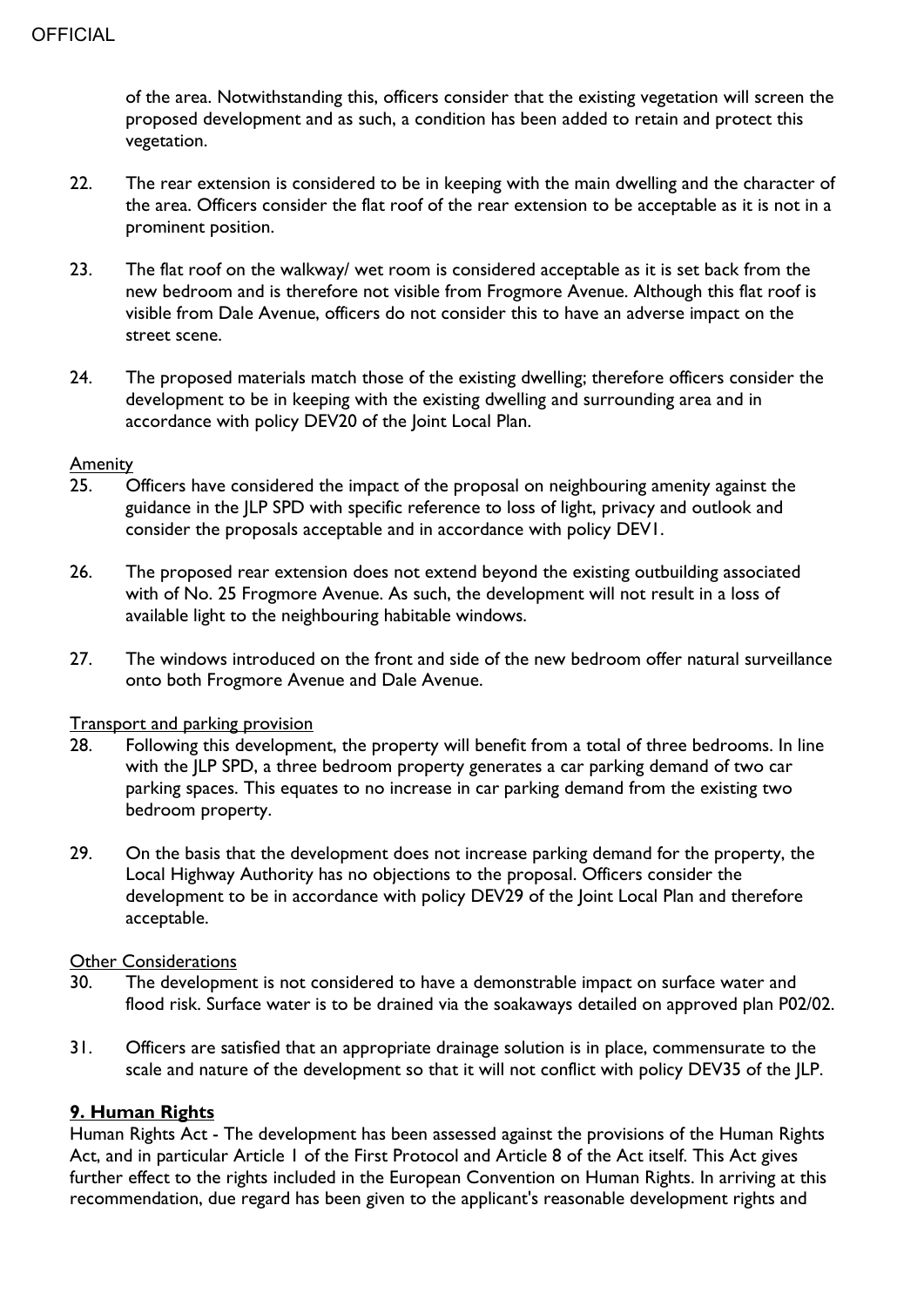expectations which have been balanced and weighed against the wider community interests, as expressed through third party interests / the Development Plan and Central Government Guidance.

## **10. Local Finance Considerations**

None.

# **11. Planning Obligations**

The purpose of planning obligations is to mitigate or compensate for adverse impacts of a development, or to prescribe or secure something that is needed to make the development acceptable in planning terms. Planning obligations can only lawfully constitute a reason for granting planning permission where the three statutory tests of Regulation 122 of the CIL Regulations 2010 are met.

Planning obligations not required due to the nature and size of proposal.

# **12. Equalities and Diversities**

This planning application has had due regard to Section 149 of the Equality Act with regard to the Public Sector Equality Duty and has concluded that the application does not cause discrimination on the grounds of gender, race and disability.

## **13. Conclusions and Reasons for Decision**

The proposed developments are considered to enhance the appearance of the existing dwelling without having adverse impacts on the street scene. The development does not pose any amenity issues or adverse highway concerns. Therefore, and having taken account of the NPPF and S38(6) of the Planning and Compulsory Purchase Act 2004, officers have concluded that the proposal accords with policy and national guidance and is therefore recommended for conditional approval.

## **14. Recommendation**

In respect of the application dated 16.07.2021 it is recommended to Grant Conditionally.

## **15. Conditions / Reasons**

# 1 **CONDITION: APPROVED PLANS**

The development hereby permitted shall be carried out in accordance with the following approved plans:

Site Location Plan 09072021 - received 09/07/21 Existing and Proposed Ground Floor Plans and Elevations P02/02 - received 23/08/21

Reason:

For the avoidance of doubt and in the interests of good planning, in accordance with the Plymouth & South West Devon Joint Local Plan 2014–2034 (2019).

# 2 **CONDITION: COMMENCE WITHIN 3 YEARS**

The development hereby permitted shall be begun before the expiration of three years beginning from the date of this permission.

Reason: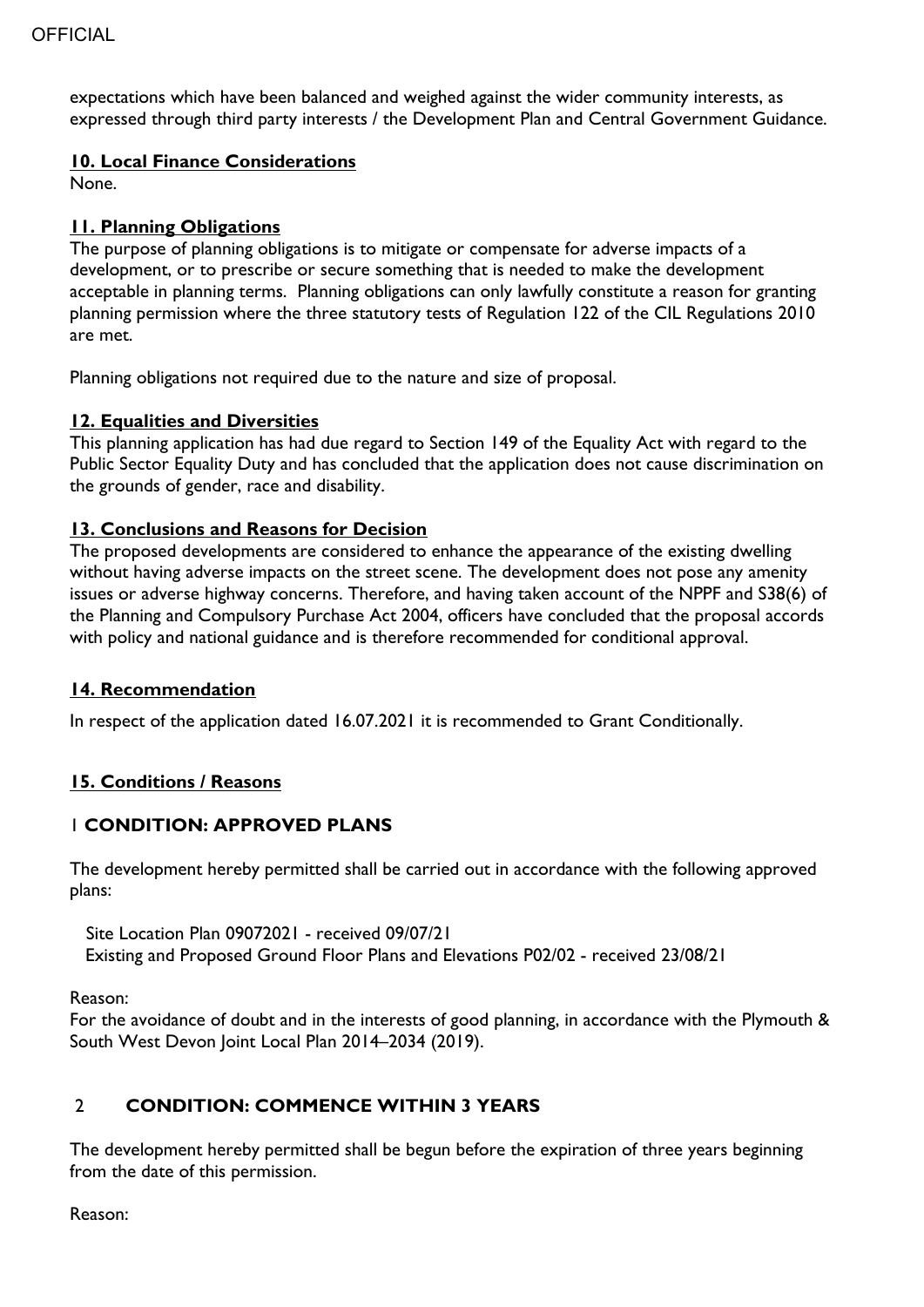To comply with Section 51 of the Planning & Compulsory Purchase Act 2004.

# 3 **CONDITION: DRAINAGE SOAKAWAY**

The development shall be carried out in accordance with the drainage plan on P02/02 and the approved details shall be maintained so as not to cause on or off site flooding.

## Reason:

To ensure that the development does not result in adverse surface water conditions in accordance with Policy DEV35 of the Plymouth and South West Devon Joint Local Plan 2014-2034 (2019) and the National Planning Policy Framework.

# 4 **CONDITION: EXISTING TREES/HEDGEROW TO BE RETAINED AND PROTECTED**

In this condition "retained tree/hedgerow" refers to the existing vegetation around the boundaries to the west of the property; and paragraphs (a) and (b) below shall have effect until the expiration of 5 years from the commencement of development.

A: No retained tree/hedgerow shall be cut down, uprooted or destroyed, nor shall any trees be pruned other than in accordance with the approved plans and particulars, without the written approval of the Local Planning Authority. Any pruning approved shall be carried out in accordance with BS 3998: 2010 Tree Work Recommendations.

B: If any retained tree/hedgerows are removed, uprooted or destroyed or dies, or pruned in breach of (a) above in a manner which, in the opinion of the Local Planning Authority, leaves it in such a poor condition that it is unlikely to recover and/or attain its previous amenity value, replacement trees shall be planted at the same place and that hedging/ shrub shall be of such size and species, and shall be planted at such time, as may be specified in writing by the Local Planning Authority.

## Reason:

To ensure that the existing landscaping is retained, protected and properly maintained thereafter, and so as to screen the visual appearance of the proposed development in accordance with policies DEV20 and DEV28 of the Plymouth and South Devon Joint Local Plan 2014-2034 (2019) and the National Planning Policy Framework.

# 5 **CONDITION: RESIDENTIAL ANNEX**

The annex hereby approved shall only be used for purposes incidental to the enjoyment of 27 Frogmore Avenue, Plymouth, PL6 5XH; and shall at no time be severed to function as an independent residential dwelling.

Reason:

To ensure that no adverse effect upon the amenities of the neighbourhood may arise out of the proposed development nor create living conditions which are unsatisfactory in accordance with Policies DEV1, DEV10, DEV20 and DEV29 of the adopted Plymouth and South West Devon Joint Local Plan (2014-2034) and the National Planning Policy Framework.

## **INFORMATIVES**